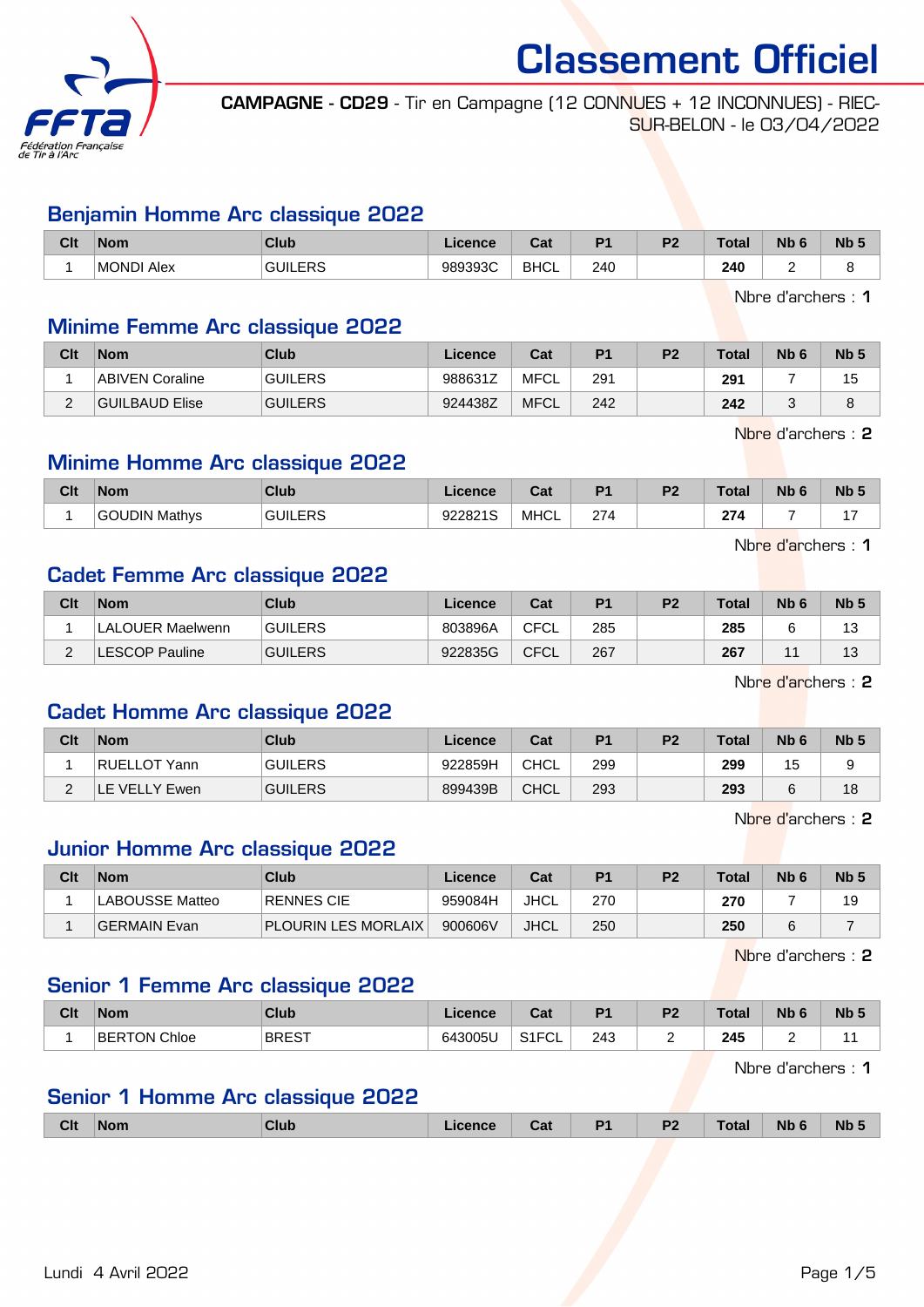

CAMPAGNE - CD29 - Tir en Campagne (12 CONNUES + 12 INCONNUES) - RIEC-SUR-BELON - le 03/04/2022

# Senior 1 Homme Arc classique 2022 (Suite)

| Clt | <b>Nom</b>         | Club                  | Licence | Cat                | P1  | P <sub>2</sub> | <b>Total</b> | Nb <sub>6</sub> | Nb <sub>5</sub> |
|-----|--------------------|-----------------------|---------|--------------------|-----|----------------|--------------|-----------------|-----------------|
|     | <b>FRIN Alexis</b> | <b>LIFFRE</b>         | 400965G | S <sub>1</sub> HCL | 348 |                | 348          | 23              | 17              |
|     | LAURENT Romain     | <b>RIEC SUR BELON</b> | 770949N | S <sub>1</sub> HCL | 231 |                | 231          |                 | 10              |
|     | LE SOURN Cyril     | <b>CLEGUEREC</b>      | 402066D | S <sub>1</sub> HCL | 245 |                | 245          | 10              | 4               |

Nbre d'archers : 3

## Senior 2 Femme Arc classique 2022

| Clt | <b>Nom</b>              | Club                     | Licence | Cat                | P <sub>1</sub> | P <sub>2</sub> | <b>Total</b> | N <sub>b</sub> 6 | Nb <sub>5</sub> |
|-----|-------------------------|--------------------------|---------|--------------------|----------------|----------------|--------------|------------------|-----------------|
|     | <b>STEPHANT Valerie</b> | CONCARNEAU               | 819639M | S2FCL              | 233            |                | 233          |                  | 15              |
|     | <b>LECLERCQ Sophie</b>  | <b>QUIMPER</b>           | 907740Z | S <sub>2</sub> FCL | 182            |                | 182          |                  | 5               |
|     | <b>GIRARD Sandrine</b>  | PLOUMILLIAU<br>PLOULEC'H | 675214D | S <sub>2</sub> FCL | 155            |                | 155          |                  | ว               |

Nbre d'archers : 3

# Senior 2 Homme Arc classique 2022

| Clt            | <b>Nom</b>             | Club                                  | Licence | Cat                | <b>P1</b> | <b>P2</b> | <b>Total</b> | Nb <sub>6</sub> | Nb <sub>5</sub> |
|----------------|------------------------|---------------------------------------|---------|--------------------|-----------|-----------|--------------|-----------------|-----------------|
|                | <b>POTHIER Stefen</b>  | <b>QUIMPERLE</b>                      | 311641R | S2HCL              | 306       |           | 306          | 7               | 21              |
| $\overline{2}$ | <b>GUIRIEC Gilles</b>  | <b>RIEC SUR BELON</b>                 | 637083G | S <sub>2</sub> HCL | 296       |           | 296          | $\overline{7}$  | 21              |
| 3              | SICARD Aymeric         | <b>VANNES</b>                         | 316826B | S <sub>2</sub> HCL | 282       |           | 282          | 12              | 16              |
| 3              | <b>GLOAGUEN Mikael</b> | <b>QUIMPERLE</b>                      | 466365U | S <sub>2</sub> HCL | 279       |           | 279          | $\overline{7}$  | 15              |
| 4              | LIGER Ludovic          | <b>RIEC SUR BELON</b>                 | 592693G | S <sub>2</sub> HCL | 259       |           | 259          | 11              | 7               |
| 5              | LE LEVIER Loic         | <b>BREST</b>                          | 660524L | S <sub>2</sub> HCL | 243       |           | 243          | 4               | 11              |
| 6              | <b>DELOUP Alain</b>    | <b>PLOGASTEL ST</b><br><b>GERMAIN</b> | 674029R | S <sub>2</sub> HCL | 217       |           | 217          | 4               | 9               |
| 7              | <b>TUAL Serge</b>      | ARZAL                                 | 907637M | S <sub>2</sub> HCL | 219       |           | 219          | 5               | 3               |

Nbre d'archers : 8

## Senior 3 Femme Arc classique 2022

| Clt | <b>Nom</b>          | Club    | .icence | va.          | P <sub>1</sub> | P <sub>2</sub> | Total | Nb | <b>Nb</b> |
|-----|---------------------|---------|---------|--------------|----------------|----------------|-------|----|-----------|
|     | LELEU-GUILHEM Nellv | SARZEAU | 351323Y | S3FCI<br>ືບ∟ | 263            |                | 263   |    |           |

Nbre d'archers : 1

# Senior 3 Homme Arc classique 2022

| Clt | <b>Nom</b>             | Club           | Licence | Cat   | P <sub>1</sub> | P <sub>2</sub> | <b>Total</b> | Nb <sub>6</sub> | Nb <sub>5</sub> |
|-----|------------------------|----------------|---------|-------|----------------|----------------|--------------|-----------------|-----------------|
|     | GUILHEM Christian      | SARZEAU        | 222708Z | S3HCL | 261            |                | 261          |                 | 9               |
|     | <b>GLOANEC Patrick</b> | <b>QUIMPER</b> | 890421Z | S3HCL | 227            |                | 227          | 2               | 11              |
| 2   | <b>GUILLOU Georges</b> | CONCARNEAU     | 014701E | S3HCL | 206            |                | 206          | 4               | 6               |
| 3   | <b>SONNIC Martial</b>  | <b>VANNES</b>  | 232567R | S3HCL | 226            |                | 226          | 5               | 11              |
| 4   | PICOT Michel           | ARZAL          | 974506W | S3HCL | 217            |                | 217          |                 | 12              |

Lundi 4 Avril 2022 Page 2/5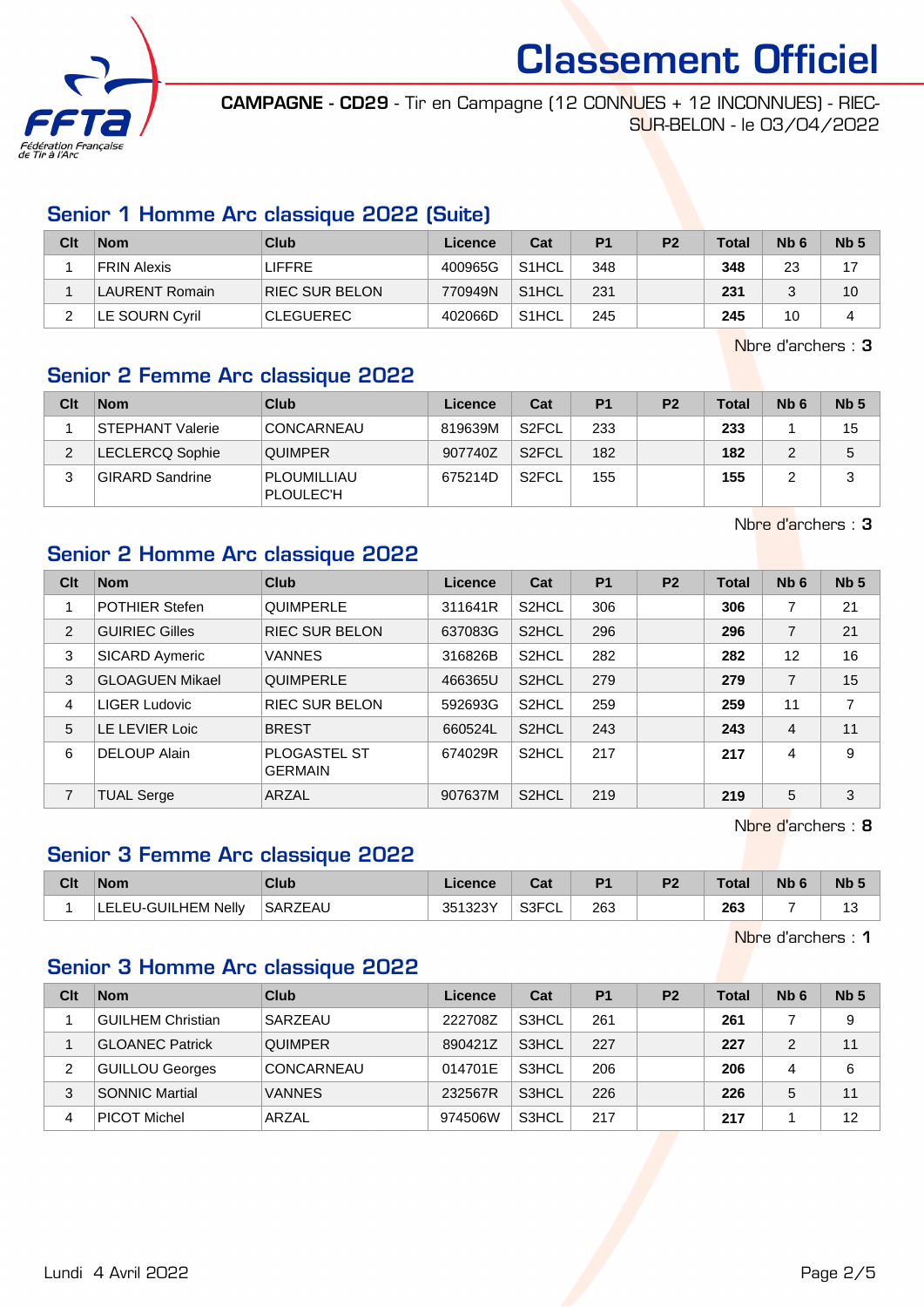

CAMPAGNE - CD29 - Tir en Campagne (12 CONNUES + 12 INCONNUES) - RIEC-SUR-BELON - le 03/04/2022

# Senior 3 Homme Arc classique 2022 (Suite)

| Clt | <b>Nom</b>          | Club          | Licence | Cat   | D.  | D <sub>0</sub> | Total     | Nb <sub>0</sub> | N <sub>b</sub> <sub>5</sub> |
|-----|---------------------|---------------|---------|-------|-----|----------------|-----------|-----------------|-----------------------------|
|     | <b>BUREL Michel</b> | PI<br>LOERMEL | 276996H | S3HCL | 178 |                | 178<br>__ |                 |                             |

Nbre d'archers : 6

## Pro-first2

| Clt | <b>Nom</b>            | Club             | Licence | <b>Take</b><br>⊍a | D <sub>1</sub> | D <sub>0</sub> | Total | <b>Nb</b> | N <sub>b</sub> 5 |
|-----|-----------------------|------------------|---------|-------------------|----------------|----------------|-------|-----------|------------------|
|     | <b>CHATARD Celine</b> | ገLOUGASNOU<br>РL | 978551T | S2                | 306            |                | 306   |           | $\sim$<br>∼      |

Nbre d'archers : 1

# Pro-first1

| Clt | <b>Nom</b>                | Club                                  | Licence | Cat | P <sub>1</sub> | P <sub>2</sub> | <b>Total</b> | Nb <sub>6</sub> | Nb <sub>5</sub> |
|-----|---------------------------|---------------------------------------|---------|-----|----------------|----------------|--------------|-----------------|-----------------|
|     | <b>CARRIOU Franck</b>     | <b>QUIMPERLE</b>                      | 914203Z | S2  | 308            |                | 308          | 12              | 21              |
| 2   | ROCHETTE Nonna            | <b>PLOGASTEL ST</b><br><b>GERMAIN</b> | 918466H | C   | 302            |                | 302          | 9               | 20              |
| 3   | <b>DUBOURG Pierreyves</b> | <b>QUIMPERLE</b>                      | 989982T | S2  | 274            |                | 274          |                 | 12              |
| 4   | <b>KRAMP LÉopold</b>      | <b>RIEC SUR BELON</b>                 | 975060Y | м   | 250            |                | 250          | 4               | 17              |

Nbre d'archers : 4

# Senior 1 Homme Arc à poulies 2022

| Clt | <b>Nom</b>             | Club                                  | Licence | Cat                | P <sub>1</sub> | P <sub>2</sub> | <b>Total</b> | N <sub>b</sub> 6 | Nb <sub>5</sub> |
|-----|------------------------|---------------------------------------|---------|--------------------|----------------|----------------|--------------|------------------|-----------------|
|     | LE BAUT Lucas          | LOGONNA-DAOULAS                       | 609586U | S <sub>1</sub> HCO | 391            |                | 391          | 39               | 25              |
| っ   | <b>BOISSEAU Maxime</b> | <b>PLOGASTEL ST</b><br><b>GERMAIN</b> | 853553A | S <sub>1</sub> HCO | 330            |                | 330          | 14               | 23              |
|     | GOUELLO Renaud         | <b>AURAY</b>                          | 409473E | S <sub>1</sub> HCO | 325            |                | 325          | 12               | 23              |

Nbre d'archers : 3

# Senior 2 Homme Arc à poulies 2022

| Clt | <b>Nom</b>     | Club                          | Licence | Cat                | P <sub>1</sub> | P <sub>2</sub> | <b>Total</b> | N <sub>b</sub> 6 | N <sub>b</sub> 5 |
|-----|----------------|-------------------------------|---------|--------------------|----------------|----------------|--------------|------------------|------------------|
|     | BIZIEN Yannick | CHATEAUNEUF DU<br><b>FAOU</b> | 277047N | S <sub>2</sub> HCO | 303            |                | 303          |                  | ົດ<br>ں ے        |

Nbre d'archers : 1

# Senior 3 Femme Arc à poulies 2022

| Clt                | <b>Nom</b>      | Club         | ∟icence | Cat   | P1  | P <sub>2</sub> | Total | N <sub>b</sub> 6 | Nb <sub>5</sub> |
|--------------------|-----------------|--------------|---------|-------|-----|----------------|-------|------------------|-----------------|
|                    | FOULON Martine  | ARZAL        | 001175C | S3FCO | 318 |                | 318   | J                | ົ<br>ے          |
| $\sim$<br><u>.</u> | DOUIS Catherine | <b>AURAY</b> | 315685L | S3FCO | 311 |                | 311   | 10               | າາ<br>22        |

Nbre d'archers : 2

#### Senior 3 Homme Arc à poulies 2022

| <b>Clt</b> | <b>Non</b><br>. | <b>Club</b> | ual | D <sub>4</sub><br>. . | D <sub>0</sub><br>$\sqrt{2}$ | ı vuu | <b>Nb</b><br>____ | <b>Nb</b> |
|------------|-----------------|-------------|-----|-----------------------|------------------------------|-------|-------------------|-----------|
|            |                 |             |     |                       |                              |       |                   |           |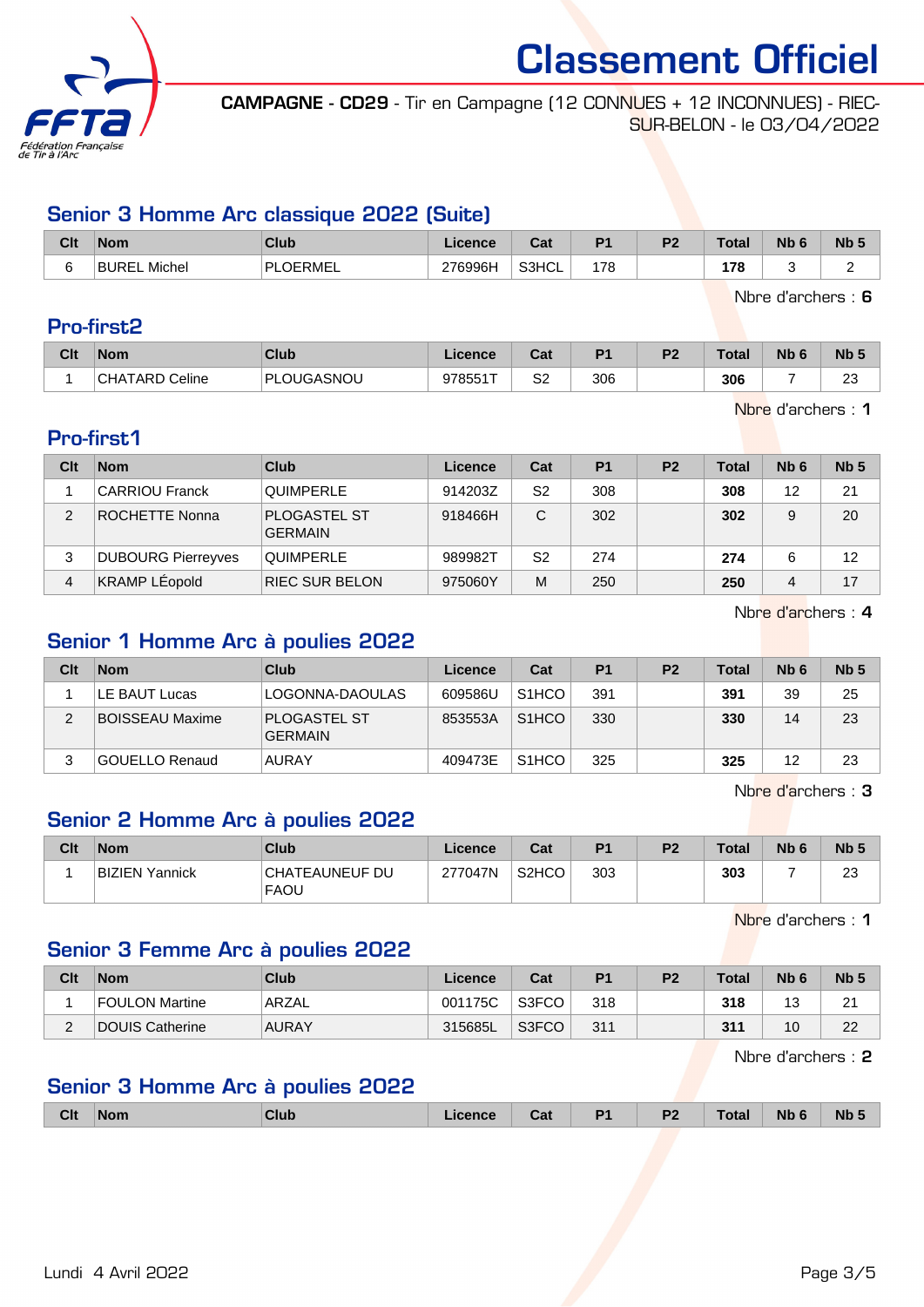

CAMPAGNE - CD29 - Tir en Campagne (12 CONNUES + 12 INCONNUES) - RIEC-SUR-BELON - le 03/04/2022

# Senior 3 Homme Arc à poulies 2022 (Suite)

| Clt            | <b>Nom</b>                     | <b>Club</b>                                | Licence | Cat   | P <sub>1</sub> | P <sub>2</sub> | <b>Total</b> | Nb <sub>6</sub> | Nb <sub>5</sub> |
|----------------|--------------------------------|--------------------------------------------|---------|-------|----------------|----------------|--------------|-----------------|-----------------|
|                | <b>DOUIS Gerard</b>            | <b>CONFLANS SAINTE-</b><br><b>HONORINE</b> | 096422G | S3HCO | 381            |                | 381          | 33              | 28              |
|                | <b>GUILY Robert</b>            | <b>RIEC SUR BELON</b>                      | 379863V | S3HCO | 361            |                | 361          | 26              | 22              |
| 2              | <b>PICOT Rene</b>              | <b>PORNIC</b>                              | 083238B | S3HCO | 369            |                | 369          | 28              | 27              |
| 2              | <b>BONDER Marc</b>             | <b>RIEC SUR BELON</b>                      | 253114Z | S3HCO | 326            |                | 326          | 11              | 25              |
| 3              | UHEL Jean-Jacques              | <b>TREMEOC</b>                             | 012207U | S3HCO | 304            |                | 304          | 13              | 12              |
| $\overline{4}$ | LE BERRE Jean Claude           | <b>RIEC SUR BELON</b>                      | 326881F | S3HCO | 281            |                | 281          | 19              | 16              |
| 5              | <b>FROMENTEAU Bernard</b>      | <b>PLEUMELEUC</b>                          | 279596J | S3HCO | 307            |                | 307          | 13              | 18              |
| 5              | LE DUIGOU Jean-Claude QUERRIEN |                                            | 238785Z | S3HCO | 273            |                | 273          | 9               | 18              |

Nbre d'archers : 8

## Cadet Femme Bare Bow 2022

| Clt | <b>Nom</b>    | Club             | Licence          | <b>Take</b><br>ual | D <sub>4</sub> | D <sub>2</sub> | <b>Total</b> | <b>Nb</b> | N <sub>b</sub> 5 |
|-----|---------------|------------------|------------------|--------------------|----------------|----------------|--------------|-----------|------------------|
|     | BAUDIC Marine | <b>CLEGUEREC</b> | 952131A<br>۱۳ د. | CFBB               | 239            |                | 239          |           | م م<br>-<br>. .  |

Nbre d'archers : 1

## Cadet Homme Bare Bow 2022

| Clt | <b>Nom</b>            | Club           | Licence | <b>DAL</b><br>ual | D4         | D <sub>2</sub> | <b>Total</b> | <b>Nb</b> | N <sub>b</sub> 5 |
|-----|-----------------------|----------------|---------|-------------------|------------|----------------|--------------|-----------|------------------|
|     | 1000F<br>Leo<br>⊍∪ວວ⊏ | <b>GUILERS</b> | 922830B | <b>CHBB</b>       | 256<br>___ |                | 256<br>- -   |           |                  |

Nbre d'archers : 1

#### Senior 1 Homme Bare Bow 2022

| Clt | <b>Nom</b>          | Club                       | Licence | ∩~∙<br>⊍a                       | D <sub>1</sub> | D <sub>2</sub> | Total | Nb | <b>N<sub>b</sub></b> |
|-----|---------------------|----------------------------|---------|---------------------------------|----------------|----------------|-------|----|----------------------|
|     | CREVOISIER Felicien | <b>PLOURIN LES MORLAIX</b> | 746649A | S <sub>1</sub> H <sub>B</sub> B | 320            |                | 320   |    | 24                   |

Nbre d'archers : 1

### Senior 2 Femme Bare Bow 2022

| Clt | <b>Nom</b>             | Club           | ∟icence⊹ | Cat                | D <sub>1</sub> | P <sub>2</sub> | Total | N <sub>b</sub> <sub>6</sub> | <b>Nb</b> |
|-----|------------------------|----------------|----------|--------------------|----------------|----------------|-------|-----------------------------|-----------|
|     | RICHARD Noemie         | LIFFRE         | 800219D  | S <sub>2</sub> FBB | 307            |                | 307   | $\sim$<br>J                 | 15        |
|     | <b>LALOUER Eliette</b> | <b>GUILERS</b> | 413563A  | S <sub>2</sub> FBB | 302            |                | 302   | 10                          | 19        |

Nbre d'archers : 2

#### Senior 2 Homme Bare Bow 2022

| Clt | <b>Nom</b>           | Club                                  | Licence | Cat                            | P <sub>1</sub> | P <sub>2</sub> | Total | Nb <sub>6</sub> | Nb <sub>5</sub> |
|-----|----------------------|---------------------------------------|---------|--------------------------------|----------------|----------------|-------|-----------------|-----------------|
|     | DURIVEAU Nicolas     | <b>ARDIN</b>                          | 792636L | S <sub>2</sub> HBB             | 330            |                | 330   | 13              | 28              |
|     | <b>PRISER Arnaud</b> | ST POL DE LEON                        | 858255L | S <sub>2</sub> HBB             | 274            |                | 274   |                 | 15              |
| 2   | LOUBOUTIN Jean-Marie | <b>PLOGASTEL ST</b><br><b>GERMAIN</b> | 829780K | S <sub>2</sub> HBB             | 260            |                | 260   | 6               | 16              |
| 3   | E RAY Philippe       | <b>VANNES</b>                         | 884438W | S <sub>2</sub> H <sub>BB</sub> | 268            |                | 268   | 9               | 9               |